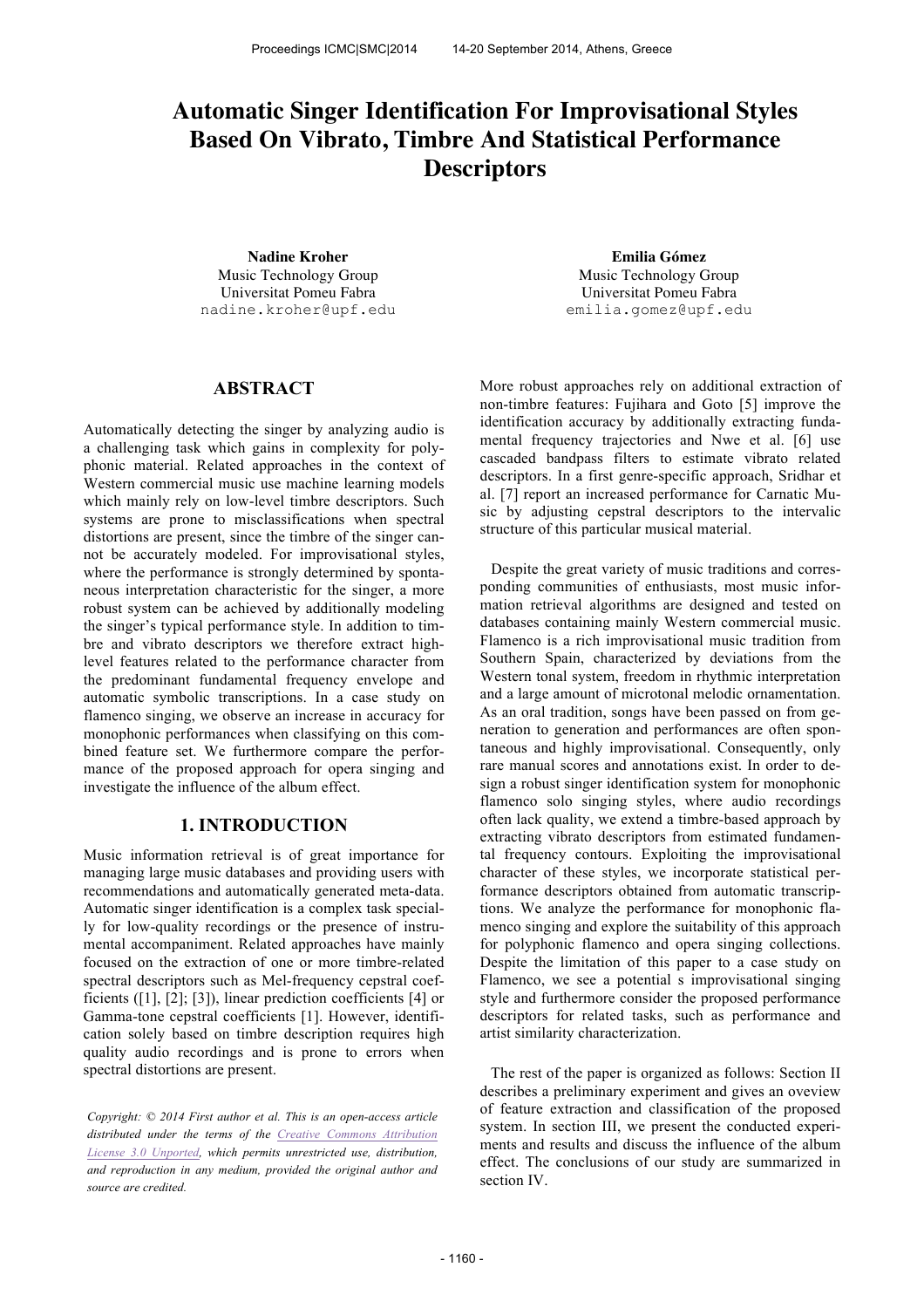# **2. PROPOSED APPROACH**

As it will be illustrated in the first subsection, automatic singer identification algorithms based on timbre information produce high accuracies for data sets containing high-quality audio recordings, which can not be generalized for the data investigated in this paper. Since flamenco singing is a highly improvisational art-form, a performance is influenced by a set of given rules for the style as well as the performer's individual spontaneous interpretation. We therefore explore the use of this genre-specific properties to identify a singer by modeling his or her characteristic way of performing, regarding ornamentation, dynamics, pitch content and tendencies of rhythmic and melodic interpretation. The extensive use of vocal vibrato is a key feature in flamenco singing and as in other genres, singers tend to develop particular vibrato characteristics. We therefore incorporate global vibrato descriptors as attributes in the learning task.

### **2.1 Baseline: Timbre-based singer identification**

In a preliminary experiment we implemented a related state of the art singer identification system [2] based on framewise extracted Mel-frequency cepstral coefficients (MFCCs), as shown in figure 1.



**Figure 1**. Baseline approach: Singer identification based on timbre descriptors.

We evaluated the performance for *a monophonic flamenco* singing collection containing 65 recordings as well as a subset of the *MIR-1K* database [8] containing 228 short voice only Pop music clips without accompaniment. We selected this subset in order to obtain five equally distributed classes in both sets. While the audio quality of the recordings in the *MIR-1K* is throughout high, the *monophonic flamenco* collection contains tracks with varying audio quality and includes historical recordings with strong spectral distortions. For further implementation details and database description, we refer to [9]. The system gives convincing results for the *MIR-1K* subset given the low amount of audio material (approx. 28 minutes) and confirms the suitability of a timbre-based identification, even for small databases as illustrated in table 1. By contrast, the accuracy is lower for the monophonic flamenco dataset, even though more audio material is available (approx. 2 hours 51 minutes). This lack of robustness towards varying audio quality serves as motivation to explore classification based on a fusion of timbre and non-timbre descriptors.

| <b>Database</b>        | Correctly classified<br>instances (CCI) |
|------------------------|-----------------------------------------|
| MIR-1K subset          | 9714%                                   |
| Monophonic<br>Flamenco | 65.00%                                  |

**Table 1.** Classification results: Baseline approach.

#### **2.2 Timbre feature extraction**

Given the satisfying results of related work using Melfrequency coefficients for high quality audio [2], we limit the timbre-based feature extraction to the average *MFCCs* 1-13. Instead of frame-wise extraction, we calculate the average for the *MFCC* values over each song in order to obtain compatibility with the global descriptors described below. For monophonic material, silent frames are estimated from the energy envelope and excluded from the feature extraction process. For polyphonic material, voiced sections are estimated from the pitch salience function obtained during the predominant fundamental frequency (**f0**) estimation [10].

## **2.3 Vibrato feature extraction**

Vocal vibrato is defined as an oscillation of the (**f0**) within a rate of 4 to 8 Hz [15] and a depth of less than 200 cents. It seems convenient to estimate vibrato directly from the fundamental frequency curve as opposed to the application of time-domain filter banks as in Nwe et al. [6]. We obtain the pitch contour of the recordings using the *MELODIA* vamp plugin<sup>1</sup>, which implements a stateof-the-art predominant fundamental frequency estimation algorithm [10] for monophonic and polyphonic audio material. After removing silences, the estimated f0 curve can be treated as a time series and high-pass filtered at 2Hz in order to obtain a zero-centered signal  $\mathbf{x}_0(t)$  which preserves only fast pitch fluctuations. If vibrato is present, the spectrum of this signal  $X_0(f)$  contains a peak within the considered frequency range. The instantaneous vibrato rate corresponds to the peak frequency **f** and the vibrato depth **d** can be estimated as the amplitude differ-

j

<sup>1</sup> http://mtg.upf.edu/technologies/melodia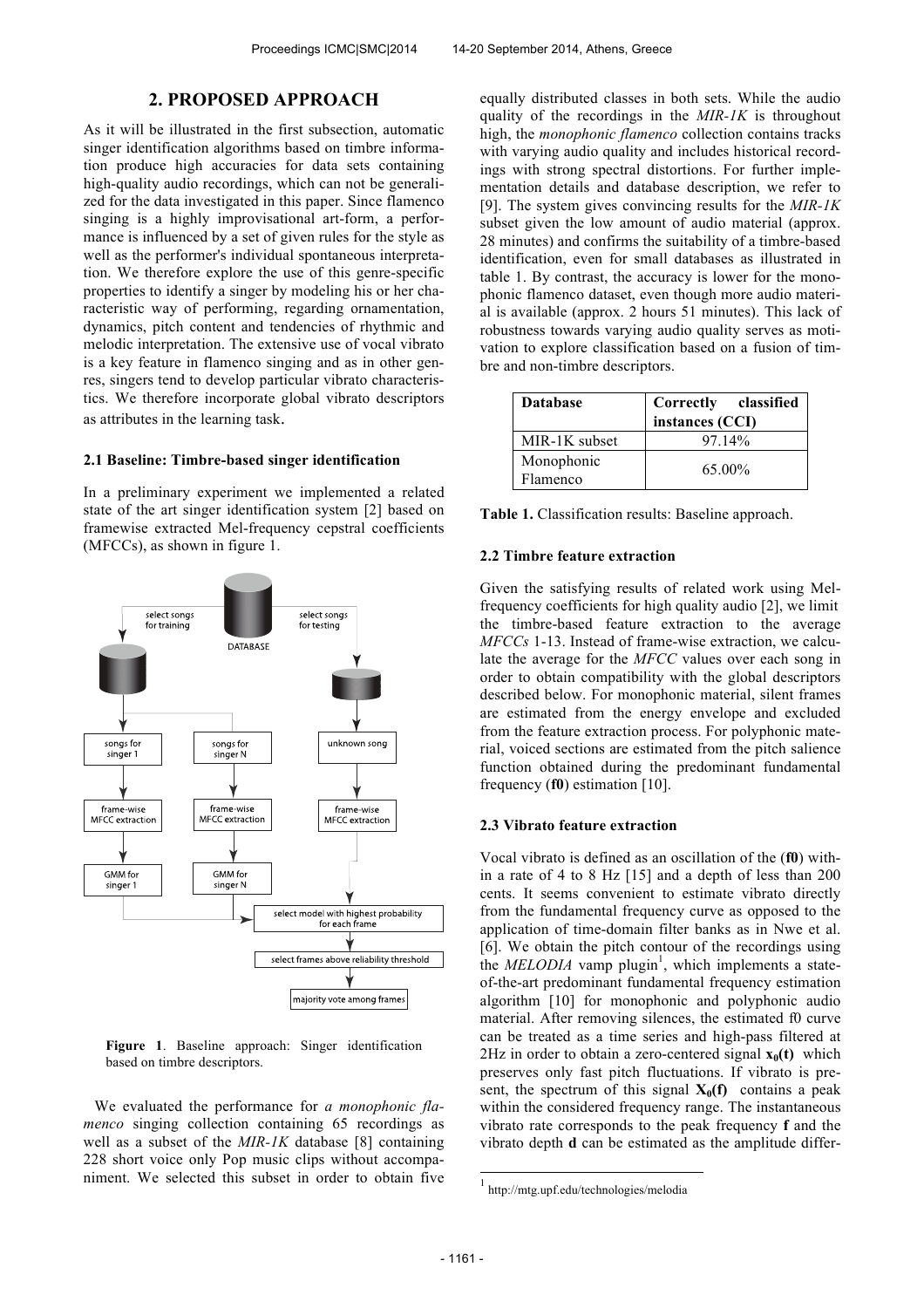ence of the zero-centered pitch fluctuation in the current frame  $[t_1; t_2]$ :

$$
d = \max(x(t)) \max_{t} (x(t)) - \min(x(t)) \tag{1}
$$

In order to obtain global descriptors, we determine the average and the standard deviation of vibrato rate and depth over each track. Furthermore, the vibrato amount is defined as the relative number of frames per song containing vibrato.



**Figure 2.** Extraction of vibrato features. *Top:* f<sub>0</sub> contour; *middle:* high-pass filtered f<sub>0</sub> contour and estimated vibrato depth; *bottom:* estimated vibrato frequency.

#### **2.4 Performance descriptor extraction**

In order to model a singer's characteristic performance style, we extract statistical features describing the behavior of pitch, dynamics and note duration. We use the transcription system described in Gómez and Bonada [11], which estimates a symbolic note representation from the **f<sup>0</sup>** trajectories mentioned in the previous section. The analyzed recording is segmented into notes, which are represented with their respective duration, energy and pitch. Frequency values are quantized to an equal-tempered scale relative to the locally estimated tuning frequency. From the note representation we extracted the lowest and highest pitch, the pitch range as well as the standard deviation of the pitch value, the pitch fluctuation for each track. After normalizing the dynamics for each song, we furthermore extracted the average volume and average note duration and their respective standard deviations, the dynamic and duration fluctuation. The onset rate is determined as the number of notes per second. Comparing quantized **q<sup>i</sup>** and non-quantized **u<sup>i</sup>** pitch values, we define the maximum detuning  $d_{max}$  for each song:

$$
d_{\max} = \max_{i} |q_i - u_i| \tag{2}
$$

And its standard deviation, the tuning fluctuation. By calculating the absolute difference between the  $f_0$  envelope and the non-quantized note values **u<sup>i</sup>** relative to the total number of frames **N** in each song, we estimate the *amount of ornamentation* **o** as follows:

$$
o = \frac{\sum_{i=1}^{N} |f_{0i} - u_i|}{N}
$$
 (3)

A key characteristic of flamenco singing is a singer's ability to stretch phrases with melisma and ornamentation without breaking the note flow by breathing or pausing. Silences between phrases are chosen consciously and serve as an expressive factor. Consequently, the *amount of silence* estimated from the relative number of unvoiced frames per song and the maximum phrase length have been selected as corresponding descriptors.

| <b>Feature set</b> | Descriptor                       |  |
|--------------------|----------------------------------|--|
| Timbre             | Average MFCC 1-13                |  |
| Vibrato            | Average vibrato rate             |  |
|                    | Vibrato standard deviation       |  |
|                    | Average vibrato extend           |  |
|                    | Vibrato amount                   |  |
| Performance        | Lowest pitch                     |  |
|                    | Highest pitch                    |  |
|                    | Pitch range                      |  |
|                    | Pitch standard deviation         |  |
|                    | Average volume                   |  |
|                    | Volume standard deviation        |  |
|                    | Average note duration            |  |
|                    | Note duration standard deviation |  |
|                    | Onset rate                       |  |
|                    | Maximum detuning                 |  |
|                    | Tuning fluctuation               |  |
|                    | Amount of ornamentation          |  |
|                    | Amount of silence                |  |

**Table 2.** Summary of extracted descriptors.

#### **2.5 Learning task**

Automatic singer identification refers to the task of automatically identifying a performer by analyzing descriptors extracted from audio recordings. Here, we classify among a set of possible candidates based the described features extracted on a song-level. Hence, we are interested in obtaining a classifier F of the following form

$$
F(MusicFragment) \rightarrow Performance \tag{4}
$$

where *MusicFragment* is the set of music fragments and *Performer* is the set of possible singers to be identified. Each music fragment is characterized by all of the different subsets of the extracted descriptors described above. After comparing various classifiers, we chose *Support Vector Machines (SVM)* [12] for the task due to the throughout consistent performance. Parameters are empirically adjusted to: complexity **c=15**, tolerance **t=0.001** and  $\epsilon = 10^{15}$ , using feature set normalization and a linear kernel.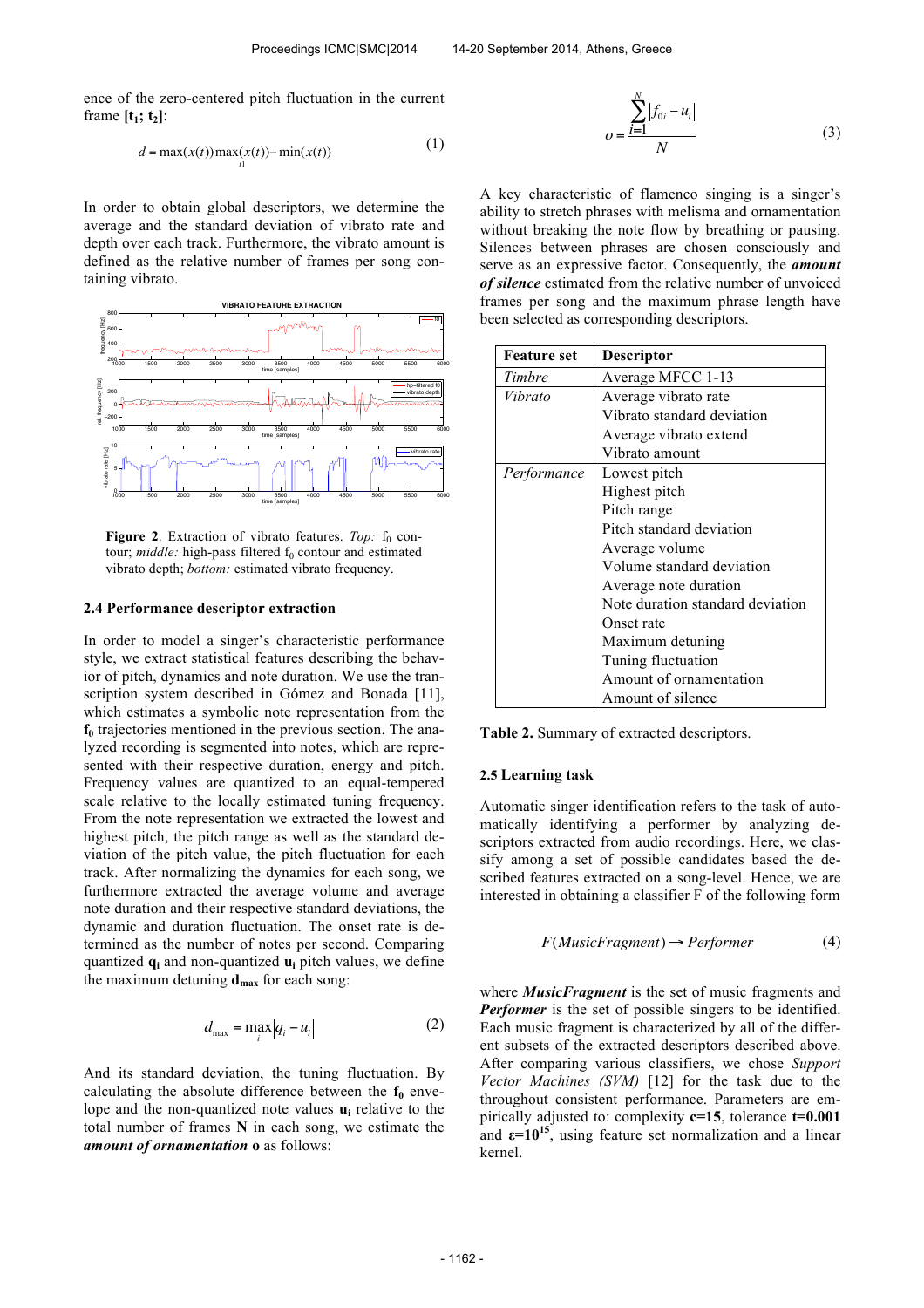## **2.6 Classification**

We perform the learning task and classification task in the WEKA machine learning environment [13] applying a ten-fold cross-validation. For both monophonic and polyphonic material, we classify using the full feature set as well as single feature groups in order to compare their suitability for this task. An additional feature set is obtained by applying a SVM subset evaluation. We evaluate the algorithm performance by calculating the percentage of correctly classified instances (CCI), averaged over N=10 folds:

$$
CCI = \sum_{i=1}^{N} \frac{\text{\# correctly classified instances}}{\text{\# instances}}
$$
 (5)

## **3. EVALUATION AND RESULTS**

### **3.1 Data**

In order to evaluate and compare the two approaches described subsequently, we gather a total of three databases including monophonic and polyphonic flamenco collections and for comparative analysis a polyphonic Opera singing dataset. The database Fl-Mono contains a total of 65 recordings of flamenco a cappella songs by five renowned male artists. The collection contains recent as well as historical recordings with an overall strongly varying audio quality. The total amount of audio material sums to approx. 2 hours and 51 minutes. Covering a great variety of styles and eras, the polyphonic flamenco dataset Fl-Poly contains a total of 150 commercially available recordings by three male and two female renowned singers. The audio quality is throughout high and the instrumentation is limited to singing voice, guitar and percussive elements such as hand-clapping. For comparative reasons we furthermore gathered an opera singing collection Fl-Poly containing 150 tracks with full orchestra accompaniment from commercially available CDs. The dataset covers three male and two female professional singers with orchestral instrumentation.

## **3.2 Experiments and results**

#### *3.2.1 System performance*

| <b>Feature set</b> | Correctly classified instances (CCI) |            |           |  |
|--------------------|--------------------------------------|------------|-----------|--|
|                    | Fl-Mono                              | $F$ l-Poly | $Op-Poly$ |  |
| Timbre             | $60.0\%$                             | 86.7%      | 70.5%     |  |
| Vibrato            | 72.3%                                | 63.7%      | 61.1%     |  |
| Note               | 63.1%                                | 53.3%      | 57.0%     |  |
| A11                | 80.0%                                | 88.0%      | 66.4%     |  |
| <b>SVM</b> subset  | 83.1%                                | 86%        | 76.5%     |  |

**Table 3.** Classification results: Selected approach.

The evaluation results for the proposed algorithm tested on all three databases is illustrated in table 3. For the monophonic flamenco dataset, the singer identification based on averaged MFCCs obtains a slightly inferior result compared the baseline approach (65.00%) where MFCCs are extracted frame-wise. Vibrato and statistical note descriptors clearly outperform the timbre-based method. An increase in accuracy is observed for the combined feature set. Applying a SVM-based subset selection, in which the five lowest ranked features are discarded, results further improve. In contrast, for the high quality polyphonic audio recordings the timbre feature set gives a higher precision than vibrato and statistical note features. Obviously, the absence of strong spectral distortions and background noise allows a more precise timbre modeling. However, given the small size and lack of variety of both databases, these results might be influenced by the album effect described in the following section. Furthermore, polyphonic flamenco styles as well as score-based opera singing leave less interpretational freedom than spontaneous a cappella flamenco performances. Thus, statistical note descriptors are less informative regarding the performance style of a particular artist. A further bias may be introduced from the fact that the monophonic database contains male singers only, providing a more homogeneous voice timbre and consequently a more complex task of determining the singer. Also, using predominant f0 estimation to transcribe the singing voice from polyphonic audio is more susceptible to errors than for monophonic signals. Specially in Opera singing instruments might take over main melodic lines during interludes and cause errors in the extracted features. Nevertheless, compared to the timbre-based approach, a fusion of the feature sets improves the accuracy for polyphonic material. We observe a further increase in precision for monophonic flamenco and opera singing when applying an SVM subset selection.

#### *3.2.2 Influence of the album effect*

For small databases with a lack of variety regarding albums, the so-called album effect might occur: The homogeneous sound of the album determined by the production, mixing and mastering processes is modeled instead of the characteristics of the singing voice timbre. Consequently, tracks which do not originate from the albums contained in the training database are specially prone to misclassification. [14] observe this effect for an automatic singer identification based on timbre and vibrato descriptors as an elevated error rate for the case when tracks in training and test datasets originate from separate sources.

In the scope of this study, we explore the robustness towards the album effect by comparing two train-test setups for a simplified two-class problem. The album split represents a worst-case scenario where the model is trained on one album per singer while the test set originate from other sources. In the random split, the same tracks were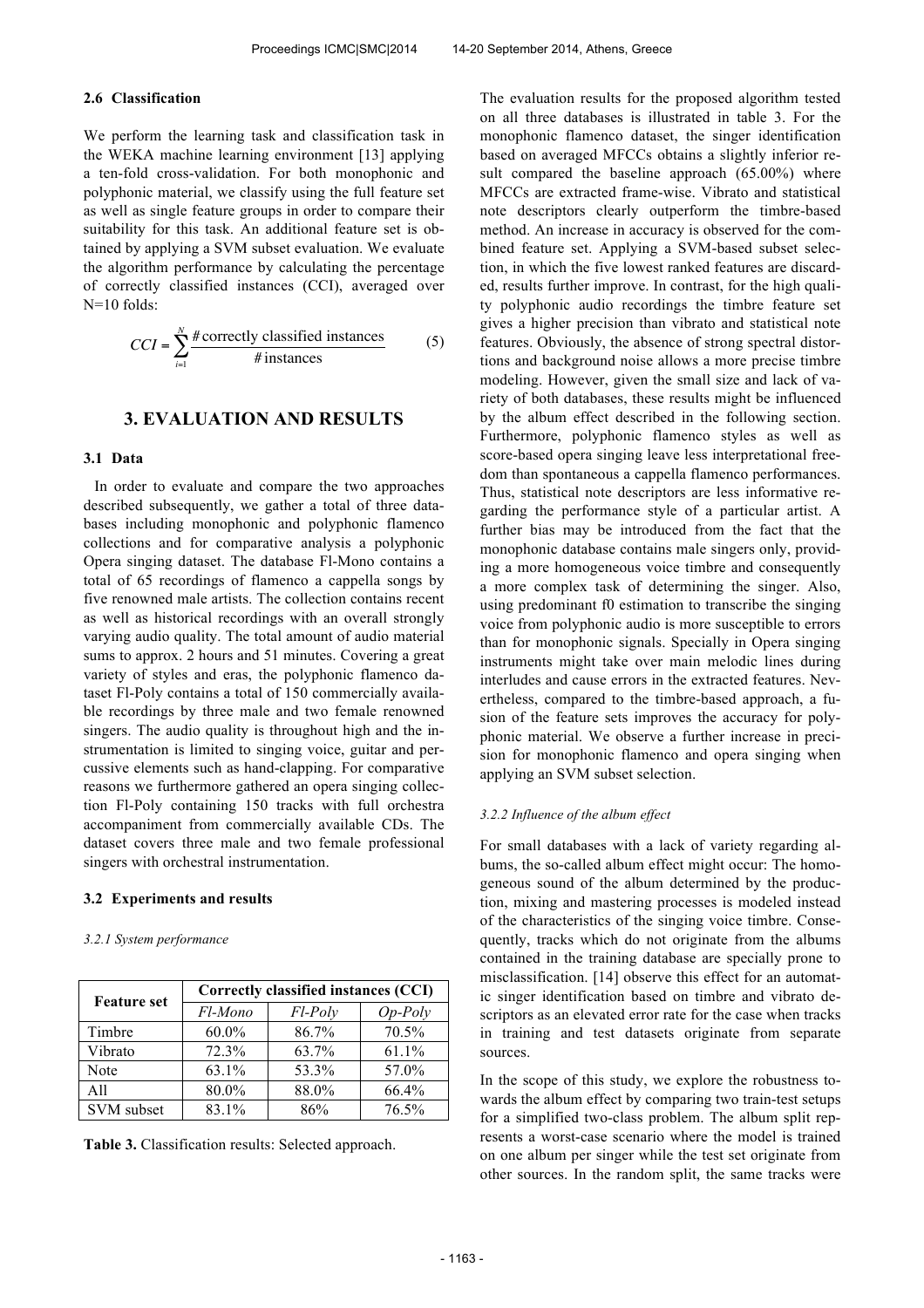randomly placed in training or test set, while keeping the sizes of the sets constant for both scenarios. The results clearly show a decrease in accuracy for the timbre-based classification when the model is trained on a single album per singer. The same effect occurs for the performance descriptors, for which the explanation is less obvious. Analyzing the information gain of the note descriptors regarding the classes, we noticed that the attributes ornamentation amount and onset rate obtained a high ranking for the train but not the test set in the album split. This is an indication for a lack of variety regarding styles within the data: Similar to the error of modeling an album specific timbre, in this case style specific characteristics might have been included in the model instead of singer specific features. When the full attribute set is used, the results for both scenarios are within the same range. This experiment clearly demonstrates the advantage of an incorporation of vibrato-based features for small training sets with little diversity regarding sources and styles.

| <b>Feature set</b> | Correctly classified instanc-<br>es (CCI) |              |  |
|--------------------|-------------------------------------------|--------------|--|
|                    | Album split                               | Random split |  |
| Timbre             | 41.7%                                     | 81.0%        |  |
| Vibrato            | 87.5%                                     | 76.1%        |  |
| Note               | 41.7%                                     | 95.2%        |  |
| A 11               | 91.7%                                     | $90.5\%$     |  |

**Table 4.** Influence of the album effect.

# **4. CONCLUSION**

Our experiments show that an identification based on spectral descriptors gives reliable results for databases containing high-quality audio recordings, even if the amount of available material is limited. On the other hand, this approach is not robust towards spectral distortions and varying overall timbre due to inconsistent recoding situations and audio quality. We therefore extend the feature set with vibrato descriptors extracted from the f0 envelope. In order to model the performance style of a particular artist, we extract global attributes describing temporal, melodic and dynamic behavior from automatic transcriptions. The resulting method combining vibrato, note and timbre descriptors shows an increase in accuracy for monophonic styles and robustness towards spectral distortions. We confirm the album effect for timbre-based approaches and furthermore observe a similar phenomenon for note descriptors when the database lacks a variety of styles.

## **Acknowledgments**

This research has been partly funded by the Agencia de Gestió d'Ajuts Universitaris i de Recerca (AGAUR) / Generalitat de Catalunya / 2013-AAD-01874 and the Spanish Ministry of Economy and Competitiveness (SIGMUS project, Subprograma de Proyectos de Investigacin Fundamental no Orientada, TIN2012-36650).

## **5. REFERENCES**

- [1] W. Cai, O. Li and X. Guan, "Automatic singer identification based on auditory features", in *Proc. of the International Conference on Natural Computation*, Shanghai, 2011, pp. 1624-1628.
- [2] W. Tsai and H. Lee, "Automatic Singer Identification Based on Speech-Derived Models," in *Proc. of the Int. conference on advancements in information technology*, 2012, pp. 13–15.
- [3] M. Lagrange, A. Ozerov and E. Vincent, "Robust Singer Identification in Polyphonic Music Using Melody Enhancement and Uncertainty-Based Learning," in *Proc. of the 13th Int. Society for Music Information Retrieval Conference (ISMIR)*, Porto, 2012, pp.595-600.
- [4] J. Shen, J. Sheperd, B. Cui and K.-L. Tan, "A novel framework for efficient automated singer identification in large music databases,", *ACM Transactions on Information System*, vol. 27, no. 3, pp. 1-13, 2009.
- [5] H. Fujihara and M.Goto, "A modeling of singing voice robust to accompaniment sounds and its application to singer identification and vocal-timbre similarity-based music information retrieval," *IEEE Transactions on Audio, Speech and Language Processing*, vol. 18, no. 3, pp. 638–648, 2010.
- [6] T. L. Nwe and H. Li, "On Fusion of Timbre-Motivated Features for Singing Voice Detection and Singer Identification," in *Proc. of IEEE International Conference on Acoustics, Speech, and Signal Processing (ICASSP)*, Las Vegas, 2008, pp. 2225– 2228.
- [7] R. Sridhar and T. V. Geetha, "Music Information Retrieval of Carnatic Songs Based on Carnatic Music Singer Identification," in *Proc. of International Conference on Computer and Electrical Engineering*, Phuket, 2008, pp. 407–411, IEEE.
- [8] C. L. Hsu and J. S. R. Jang, "On the improvement of singing voice separation for monaural recordings using the MIR-1K dataset," *IEEE Transactions on Audio, Speech and Language Processing*, vol. 18, no. 2, pp. 310–319, 2010.
- [9] N. Kroher, *The Flamenco Cante: Automatic Characterization of Flamenco Singing by Analyzing Audio Recordings*, Master thesis, Universitat Pompeu Fabra, Barcelona, Spain, 2013.
- [10] J. Salamon and E. Gómez, "Melody extraction from polyphonic music signals using pitch contour characteristics," *IEEE Transactions on Audio, Speech and Language Processing*, vol. 20, no. 6, pp. 1759–1770, 2012.
- [11] E. Gómez and J. Bonada, "Towards Computer-Assisted Flamenco Transcription: An Experimental